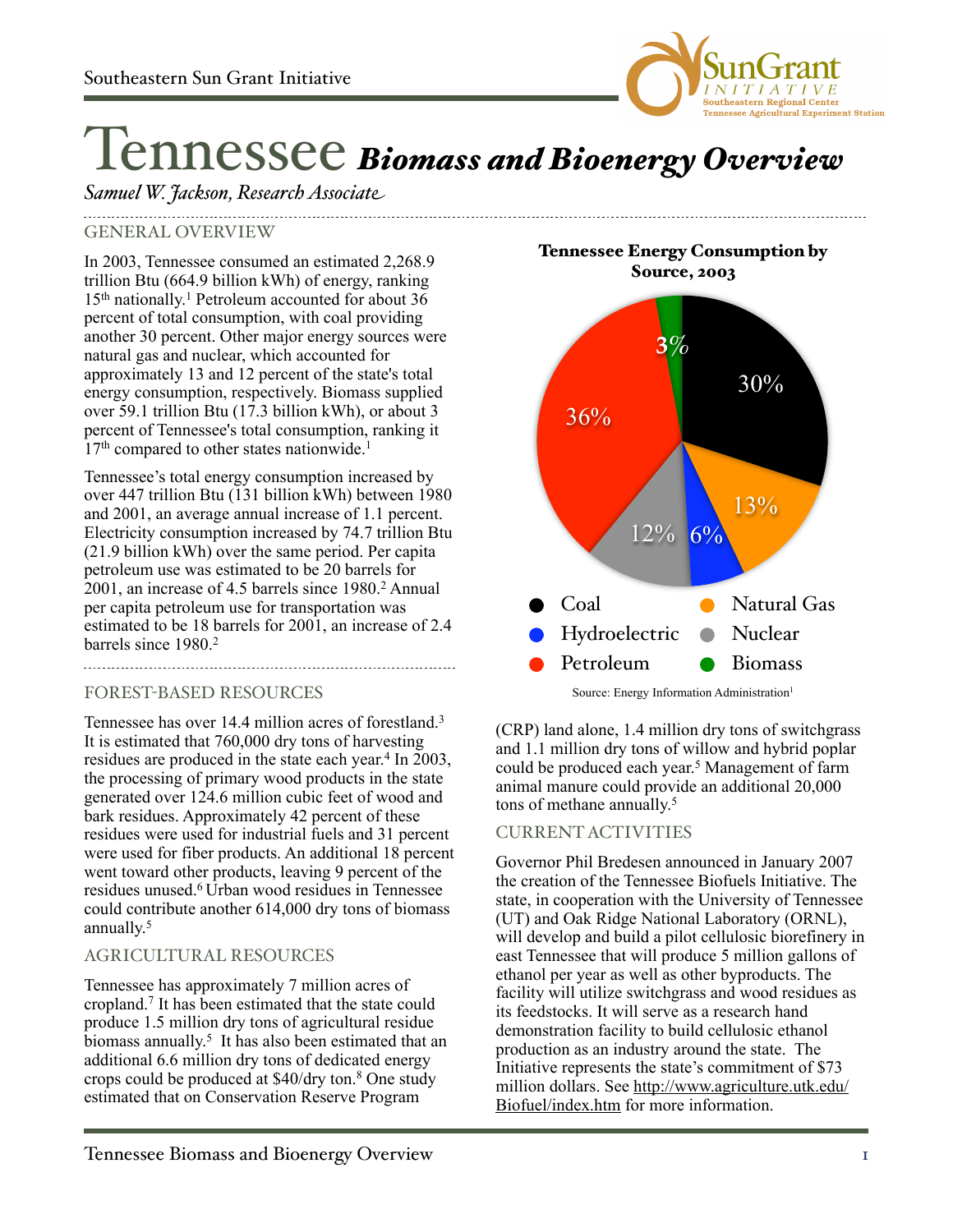UT is a major contributor to biomass and bioenergy related knowledge in the state. The UT Agricultural Experiment Station is one of five university locations around the country to coordinate a regional Sun Grant Program, funded by the Depts. of Energy, Agriculture, and Transportation. The Southeastern Sun Grant Center will coordinate a competitive grants research program for universities across the south. The Experiment Station is also conducting in-house research on wood utilization as a feedstock for bioenergy and bioproducts. Research on feedstock characterization and pre-processing is also ongoing. Significant work on policy analysis and development is being undertaken by the university's Dept. of Agricultural Economics. One of the early results of the Sun Grant Initiative will be the Sun Grant Bioweb website which will contain a major overview of the current state of biomass and bioenergy knowledge. UT is co-coordinating this effort. A major Dept. of Energy funded project focusing on switchgrass is also in progress, with plantings across the state. The University also works closely with the Oak Ridge National Laboratory on a variety of projects. The National Laboratory, located in Oak Ridge, is a leader in biomass feedstock research. The Lab also has emphases in biofuels, biochemicals, and associated processing.

Tennessee State University received a grant from USDA for a project entitled Development of Internet-Based Education for Biobased Product Information: Preparing Students for Careers in Agriculture. The University has also worked with a private company to develop regional education workshops throughout the state through a Dept. of Energy grant.

Some private companies are developing bio-based enterprises in Tennessee. In addition to an existing biochemical and ethanol plant, Tate and Lyle PLC and DuPont have teamed up to build a \$100 million bioproducts facility. The plant will use renewable resources to produce products that replace petrochemicals, specifically 1,3 propanediol, a key ingredient in DuPont's new polymer Sorona. Sorona is used in clothing and other products. The production of bio-propanediol will save approximately 10 million gallons of gasoline each year. <sup>9</sup> There are six biodiesel

LINKS TO OTHER TENNESSEE RESOURCES

Tennessee Department of Agriculture <http://www.state.tn.us/agriculture/>

Tennessee Department of Economic and Community Development, Energy Division

| <b>Tennessee's Biomass Resources</b>                 |
|------------------------------------------------------|
| <b>Corn Produced (Silage and Grain)<sup>14</sup></b> |
| 2,502,000 tons                                       |
| Soybeans Produced <sup>14</sup>                      |
| 1,322,100 tons                                       |
| <b>Wheat Produced</b> <sup>14</sup>                  |
| 364,800 tons                                         |
| <b>Conservation Reserve Program<sup>15</sup></b>     |
| 276,502 acres enrolled                               |
| <b>Municipal Solid Waste<sup>16</sup></b>            |
| 12,928,999 tons generated                            |
| <b>Logging Residues<sup>4</sup></b>                  |
| 760,000 dry tons                                     |
| Poultry <sup>14</sup>                                |
| 2,629,500 head                                       |
| Livestock <sup>14</sup>                              |
| 2,672,000 head                                       |

production facilities in operation and at least one ethanol production facility in Tennessee. Tennessee currently has six landfills producing methane for energy, with 13 more landfills identified as potential program sites.10 Overall, the state currently has 23 facilities producing some type of biopower. 11

At the state government level, the Tennessee Dept. of Economic and Community Development, Energy Division offers grants to counties for the installation biodiesel tanks and pumping equipment. The Division also offers low-interest loans of up to \$100,000, with terms of up to 7 years, for renewable energy and energy efficiency projects. Businesses with fewer than 300 employees or less than \$3.5 million in annual gross sales or receipts are eligible. The Tennessee Department of Transportation conducts a grant program called the Biofuel Green Island Corridor project. This program provides funds for fuel retail stations to install pumps to sell biodiesel and E-85 ethanol.12 The TVA Green Power Program is also available through most Tennessee electrical utilities.13

<http://www.state.tn.us/ecd/energy.htm>

Tennessee Dept. of Agriculture, Division of Forestry <http://www.state.tn.us/agriculture/forestry/index.html>